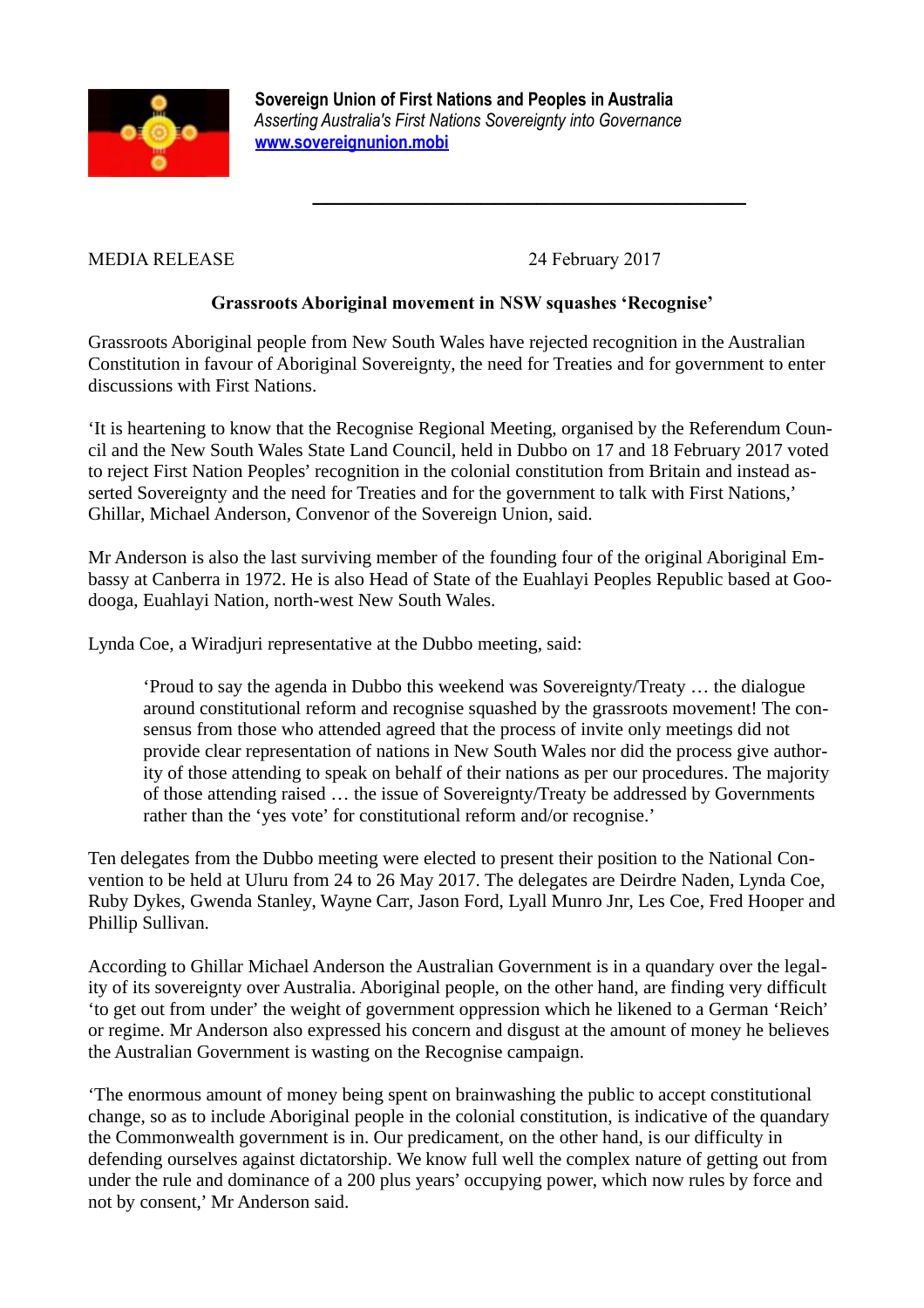'The quandary for the colonial military Reich, known as the Commonwealth of Australia, is to a large degree ignored by the public purely because, as is the so-called Australian way, 'she'll be right mate, just don't let it affect me'. The Australian custom of 'she's all right mate' only relates to enforcing non-Aboriginal property rights and the protection of the same, so as to ensure there is certainty, while at the same time protecting their rights to remain on stolen land and thus benefit from the proceeds of crime – such is the nature of their dismissive attitude and discriminatory tools in their well-defined institutionalised racist laws. These laws maintain security and certainty for the invaders against First Nations' interests.

'To comprehend what is underlying the headlong push of the Referendum Council and the Commonwealth government to get First Nations Peoples into the constitution by all means possible, we need to understand how they claim that British common law was allegedly imported into Australia, and the fraud and deceit perpetrated to mask the wrongdoings,' Mr Anderson said.

'The outcome of the 'Euahlayi Rates Dispute' case in the Queensland Supreme Court, [*Ngurampaa v Balonne Shire & Anor* [2014] QSC 146], is a clear example of how the 'expanded doctrine of *terra nullius*' denies us justice.

'Justice Philippedes in her judgment agreed with Balonne Shire Council's argument that *Mabo (No. 2)* established that:

> *At the time of acquisition of Australia sovereignty, international law recognised acquisition of sovereignty not only by conquest, cession, and occupation terra nullius, but also by the settlement of inhabited lands whether that process of "settlement" involved negotiations with and or hostilities against the native inhabitants. The High Court recognised this last mentioned method of the acquisition of sovereignty as applicable in the case of sovereignty.* [Emphasis added]

> [\[http://nationalunitygovernment.org/content/expanded-doctrine-terra-nullius-very-much](http://nationalunitygovernment.org/content/expanded-doctrine-terra-nullius-very-much-alive-australia)[alive-australia\]](http://nationalunitygovernment.org/content/expanded-doctrine-terra-nullius-very-much-alive-australia) [\[http://nationalunitygovernment.org/questioning-australias-legitimacy-sit-security-c](http://nationalunitygovernment.org/questioning-australias-legitimacy-sit-security-)ouncil]

'Justice Philippedes confirmed Aboriginal Peoples' inability to gain any kind of justice within the colonial legal system. The courts now hold themselves as the protectors of the earlier illegal regimes. Although the High Court in *Mabo (No.2)* supposedly removed *terra nullius* from the Australian legal system as its basis of sovereignty, the truth is very different. This position is clearly contrary to the International Court of Justice decision in the Western Sahara Case, which concluded that sovereignty remains with the Peoples. [Advisory Opinion on the Western Sahara, International Court of Justice, 16 October 1975]

'Additionally, former Prime Minister Tony Abbott's dismissive statement on the evening Justice Philippedes delivered her judgment on the Euahlayi Rates Dispute case, confirms the struggle the Commonwealth of Australia has in establishing any valid sovereignty,' Mr Anderson said.

On 4 July 2014 *The Sydney Morning Herald* reported Mr Abbot as saying: 'Our country is unimaginable without foreign investment. … I guess our country owes its existence to a form of foreign investment by the British government in the then unsettled or, um, scarcely settled, Great South Land.'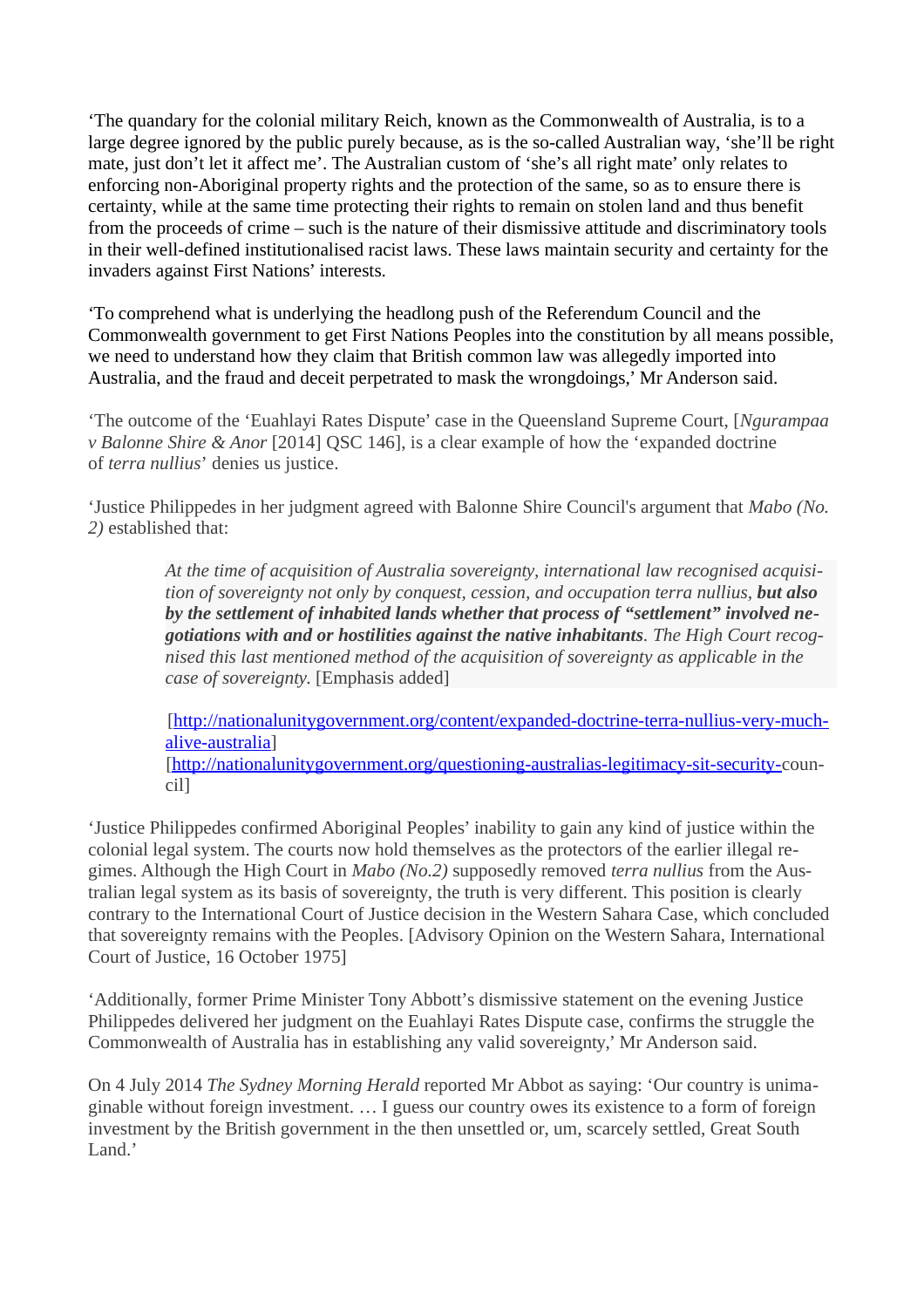'Abbott's concerted bipartisan push to have Aboriginal and Torres Strait Islanders 'Recognised' (assimilated) into the colonial constitution and Noel Pearson's statement of 10 September 2014 in *The Australian* about meeting the government halfway on racial bigotry, further emphasise the legal quandary the Commonwealth of Australia finds itself in,' Mr Anderson said.

'Whilst we may wonder why the Commonwealth government is now spending millions and millions of dollars on a brain-washing campaign, the answers for this can be found in Commonwealth and State legislation everywhere, for example in the Native Title Act, Amendments to the Western Australian Heritage Act, the New South Wales Crown Lands Act, the New South Wales *Biodiversity Conservation Act 2016*, and the list goes on.

'All of this legislation violates and attacks First Nations' Law, culture and usage, and in doing so contradicts the *Mabo (No. 2)* decision that recognises Aboriginal Law, custom and usage, and is now, by legal definition, part of the common law of Australia.

'So by violating First Nations Law, culture and usage, the colonists are also violating their own laws, which are incorporated into the colonial judicial system, are part of the colonial common law, and cannot be ignored.

'As First Nations Peoples we must understand that the priority for the Commonwealth, State and Territory governments is to secure their right to decide on matters that impact on Aboriginal Law, culture and usage, regardless of what the procedures of Respect are.

'In *Mabo (No. 2)* the High Court "discharged its duty" to explain how British common law came to Australia, only to conclude that the Commonwealth needed to obtain consent from First Nations Peoples to be ruled by their illegal colonial occupying power. Here is the key to understanding "Recognise", the Referendum Council, and why so much expense and effort is being put into the Recognise campaign in order to coerce the public into believing that they would be doing the right thing by voting "Yes" in the referendum to "recognise" Aboriginal and Torres Strait Islander people in the Australian Constitution. Thankfully our own people are awake and educating themselves to the deceit embedded in this process, even though the "No" position is not being funded,' Mr Anderson said.

'The recent meeting in Dubbo made it very clear that we are independent sovereign Nations and continue to be such in the present and to this extent call for negotiated Treaties as opposed to constitutional recognition. Many of our mob are clearly also awake to the fact that the Regional Meetings of the Referendum Council are putting the cart before the horse, as no final wording for the Referendum has been produced.

'In attempting to explain how British common law came to Australia, the High Court in *Mabo (No. 2),* in its 'expanded notion of *terra nullius*', concluded that in reality the continent, now known as Australia, was never conquered nor ceded, but was occupied as though it was an uninhabited empty wasteland.

'I now ask: How can the High Court get out of its quandary that the Australian claim to sovereignty is based on the land being uninhabited, when it was clearly inhabited by First Nations peoples for millennia before the arrival of the First Fleet in 1788, and onwards? The short answer is they can't! The High Court judges were between a rock and a hard place and have had to rely on deceit and fraud to avoid, as was stated in *Mabo (No. 2)* at paragraph 29: "… fracturing the skeleton of principle which gives the body of our law its shape and internal consistency."'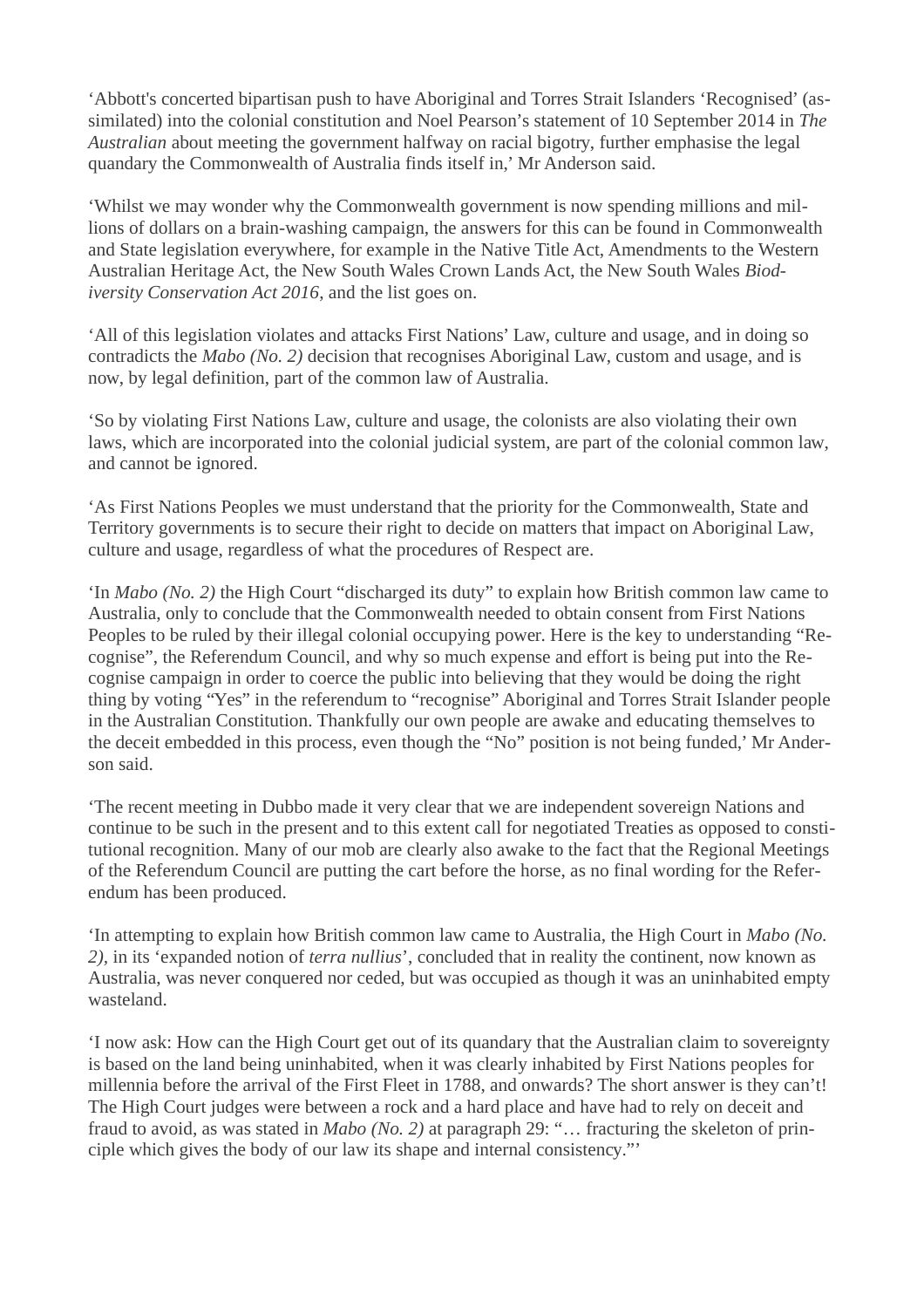'Although the High Court had to recognise that Aboriginal and Torres Strait Islanders have inhabited the land since time immemorial and have Laws, customs and usages of our own, the judges then adopted the expanded notion of *terra nullius* to maintain the status quo of the illegal colonial occupying power. Paragraph 36 of *Mabo (No. 2)* is an insight into the basis of the fraud and deceit we continue to suffer under:

36. When British colonists went out to other inhabited parts of the world, including New South Wales, and settled there under the protection of the forces of the Crown, so that the Crown acquired sovereignty recognized by the European family of nations under the **enlarged notion of terra nullius**, it was necessary for the common law to prescribe a doctrine relating to the law to be applied in such colonies, for sovereignty imports supreme internal legal authority [(46) see A. James, *Sovereign Statehood*, (1986), pp. 3ff., 203–209]. The view was taken that, when sovereignty of a territory could be acquired under the enlarged notion of terra nullius, for the purposes of the municipal law that territory (though inhabited) could be treated as a "desert uninhabited" country. The hypothesis being that there was no local law already in existence in the territory [(47) Lyons (Mayor of) v. East India Co. [\[1836\] EngR 1155;](http://www.commonlii.org/int/cases/EngR/1836/1154.html) [\(1836\) 1 Moo PC 175,](http://www.austlii.edu.au/cgi-bin/LawCite?cit=(1836)%201%20Moore%20PC%20175) at pp 272–273 (12 ER 782, at p 818); Cooper v. Stuart (1889) 14 App Cas; The Lauderdale Peerage (1885) 10 App Cas 692, at pp 744–745; Kielley v. Carson [\[1842\] EngR 593;](http://www.commonlii.org/int/cases/EngR/1842/593.html) [\(1842\) 4 Moo PC 63,](http://www.austlii.edu.au/cgi-bin/LawCite?cit=(1842)%204%20Moore%20PC%2063) at pp 84-85 [\[1842\]](http://www.commonlii.org/int/cases/EngR/1842/593.html) [EngR 593;](http://www.commonlii.org/int/cases/EngR/1842/593.html) [\(13 ER 225,](http://www.austlii.edu.au/cgi-bin/LawCite?cit=13%20ER%20225) at p 233)], the law of England became the law of the territory (and not merely the personal law of the colonists). Colonies of this kind were called "settled colonies". Ex hypothesi, the indigenous inhabitants of a settled colony had no recognized sovereign, else the territory could have been acquired only by conquest or cession. The indigenous people of a settled colony were thus taken to be without laws, without a sovereign and primitive in their social organization.

'Clearly the 'expanded notion of *terra nullius'* relies on a hypothesis that has been soundly disproved, because First Nations Peoples are not without Laws, are sovereign and have a highly evolved and complex social organisation and governance (still barely understood by the newcomers). So once again the Commonwealth of Australia has to rethink how it can claim sovereignty over the continent,' Mr Anderson said.

'Enter the Referendum Council and the "Recognise campaign", heavily funded by mining companies, prisons etc – enough to alert everyone there is something sinister afoot. The solution to comprehending the logic behind the proposed referendum is in paragraph 35 of *Mabo (No. 2):*

In Advocate-General of Bengal v. Ranee Surnomoye Dossee (48) (1863) 2 Moo N S 22, at p 59 [\[1863\] EngR 761;](http://www.commonlii.org/int/cases/EngR/1863/761.html) [\(15 ER 811,](http://www.austlii.edu.au/cgi-bin/LawCite?cit=15%20ER%20811) at p 824); 9 Moo Ind App 391, at p 428 [\[1863\] EngR](http://www.commonlii.org/int/cases/EngR/1863/767.html) [767\[1863\] EngR 767;](http://www.commonlii.org/int/cases/EngR/1863/767.html) ; [\(19 ER 786,](http://www.austlii.edu.au/cgi-bin/LawCite?cit=19%20ER%20786) at p 800) Lord Kingsdown used the term "barbarous" to describe the native state of a settled colony:

Where Englishmen establish themselves in an uninhabited or barbarous country, they carry with them not only the laws, but the sovereignty of their own State; and those who live amongst them and become members of their community become also partakers of, and subject to the same laws.

'The last phrase is, in my opinion, the key to understanding the Recognise campaign and the role of the Referendum Council, that is, the Commonwealth government and the High Court understand full well that their claim to sovereignty is based on an internationally recognized wrongdoing and their only way out is to coerce First Nations Peoples to "become members of their community, become also partakers of, and subject to the same laws". This is their only hope of countering our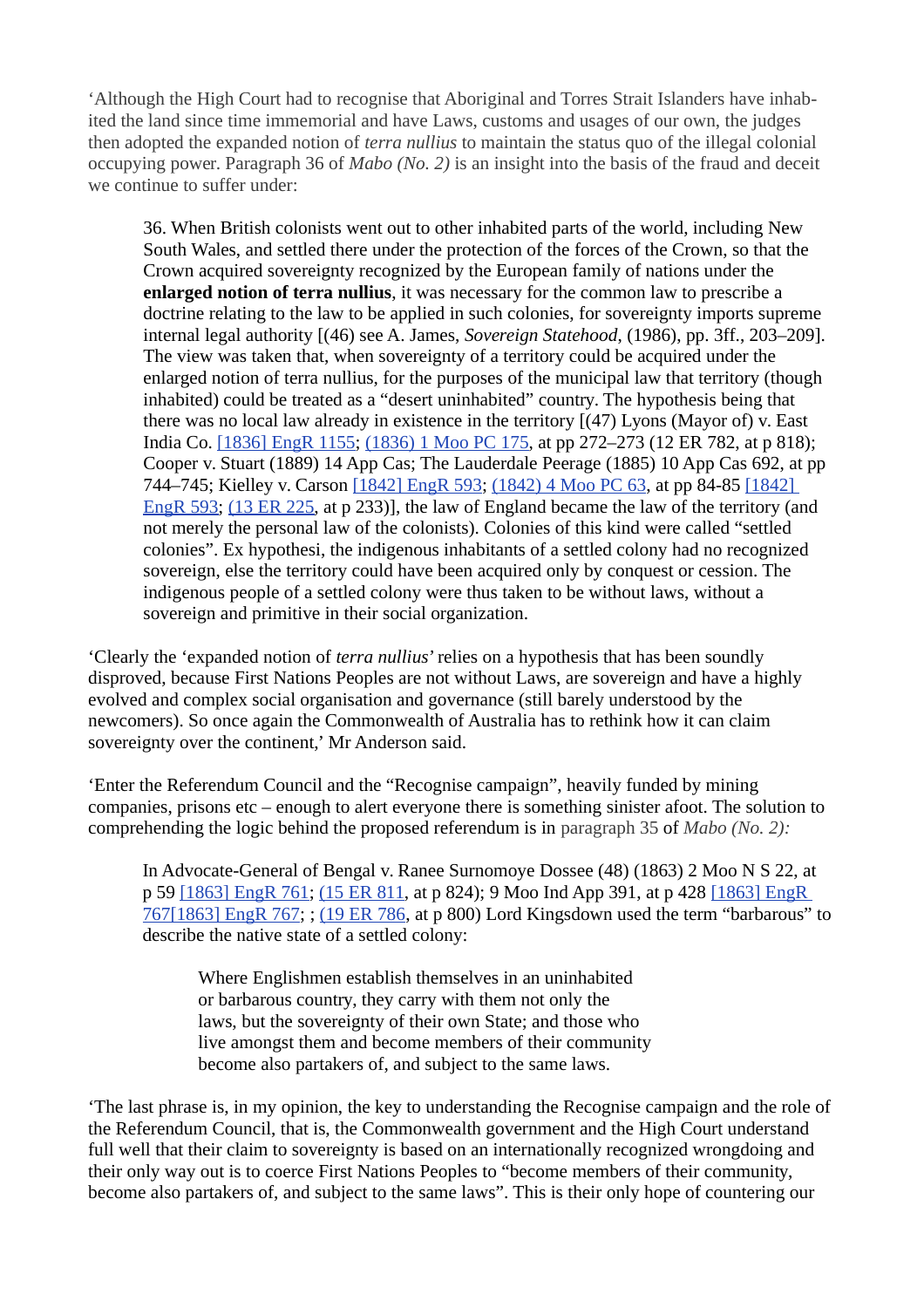Sovereignty Movement, which is gaining momentum.

'The vile and insidious new method to assimilate us through constitutional recognition is much more sinister and evil than even the original policies of assimilation. The new approach to constitutional recognition, which is being adopted now, underlies the government's continued policy of assimilation. They failed in their overt attempts in their original assimilation policy by stealing our patrimony, by kidnapping our children, so as to de-Aboriginalise them and to "breed the colour out".

'But this assimilation policy did work for those Aboriginal and Torres Strait Islander people who exhibit the Stockholm syndrome and now do the bidding of the colonisers and work against our interests, whilst those of us brought up on Country, in fringe dwellings, camps, or confined to missions, continue our observance of our Law and culture. This aligns us with our inherent sovereign heritage, as opposed to those who suffer from the Stockholm syndrome.

'The Australian courts know full well that it is a wrongdoing to continue the fraud of denying the complex nature of First Nations' settled Law at the time of invasion by the British in 1788, but, on the other hand they also know that to rectify the fraud is to undo their present existence as a Nation State and the head of power would thus be transferred back to the true sovereigns of the soil, the First Nations and Peoples. Thus the High Court chose to avoid contemporary notions of justice and human rights, preferring to maintain the status quo by not fracturing the "skeletal framework" as stated in *Mabo (No.2)* at Paragraph 29:

29. In discharging its duty to declare the common law of Australia, this Court is not free to adopt rules that accord with contemporary notions of justice and human rights if their adoption would fracture the skeleton of principle which gives the body of our law its shape and internal consistency.

'It is also incorrect for the High Court to reveal its bias by not wanting to deal with land justice when it concluded:

49. … It is far too late in the day to contemplate an allodial or other system of land ownership. Land in Australia, which has been granted by the Crown, is held on a tenure of some kind and the titles acquired under the accepted land law cannot be disturbed.

'There is no time limit on murder, including the deaths of many hundreds of children in the "stolen generation" periods, which continue, and the current murders that can be attributed to deaths in custody. Australian governments are complicit in modern-day genocidal practices that include:

- Killing members of the group
- Causing serious bodily or mental harm to members of the group (reflected in Aboriginal youth suicide–the highest rate in the world)
- Deliberately inflicting on the group conditions of life calculated to bring about its physical destruction in whole or in part
- Imposing measures intended to prevent births within the group
- Forcibly transferring children of the group to another group.

'The headlong rush to include First Nations Peoples in the Australian Constitution must be stopped in order for us to debate fully and publicly a way forward that affords all of us equity in the sharing of power and the wealth that is obtained from our great lands, so as to ensure that our position is very well defined in terms of our assertion of our right to exist as independent sovereign First Nations under our Law and culture, without prejudice.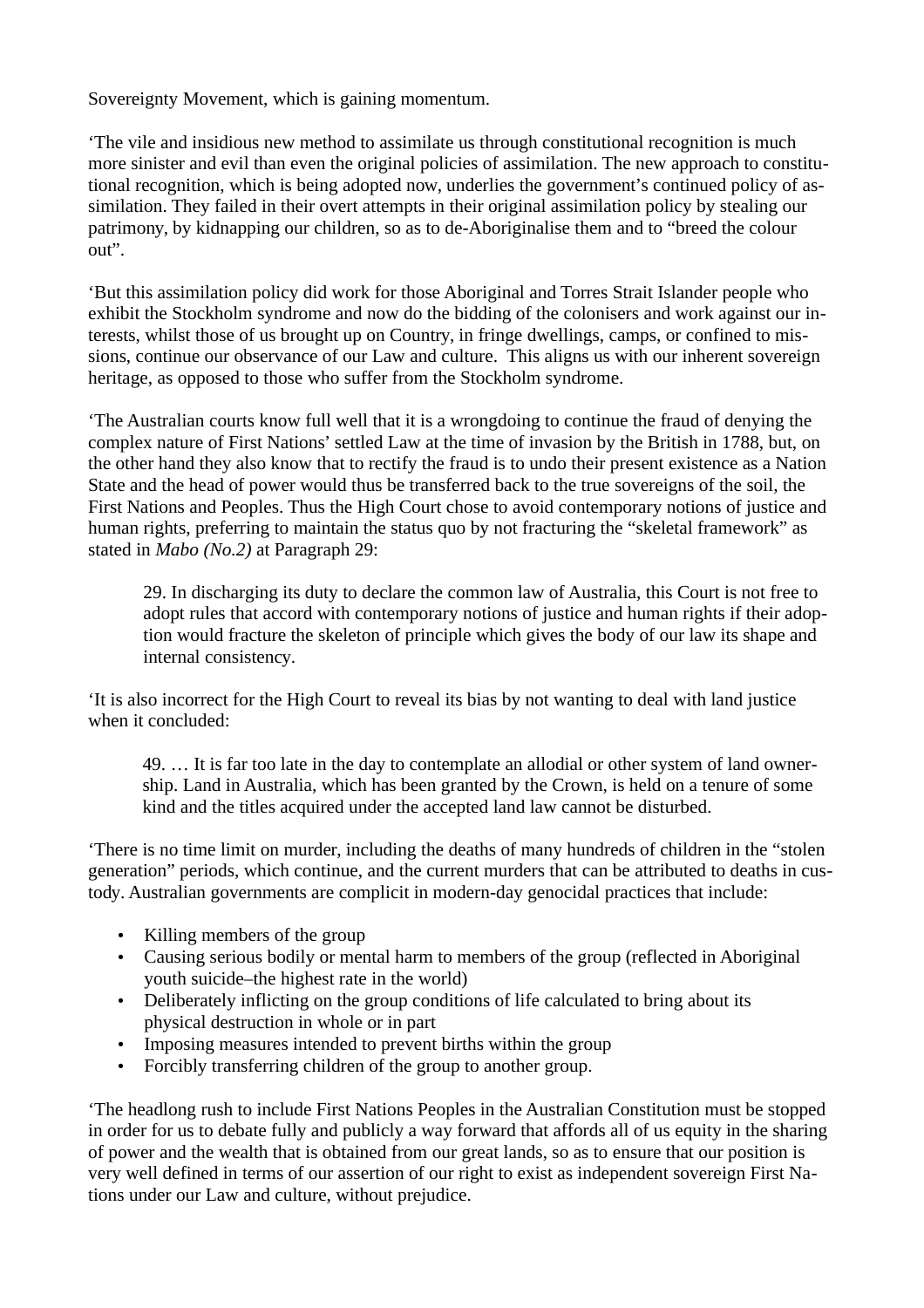'Our Unilateral Declarations of Independence affirm the continuing independence of First Nations Peoples, who have never been included in the Australian Constitution and have asserted our right under international law to exist and escape the tyranny of the illegal occupying colonial power. This is our increasingly effective resistance in the modern era,' Mr Anderson said.

Ghillar Michael Anderson Convenor of Sovereign Union of First Nations and Peoples in Australia and Head of State of the Euahlayi Peoples Republic

Mogila Station, Goodooga, NSW 2838

Email: [ghillar29@gmail.com](mailto:ghillar29@gmail.com) Mobile: 0499 080 660 Website: www.sovereignunion.mobi